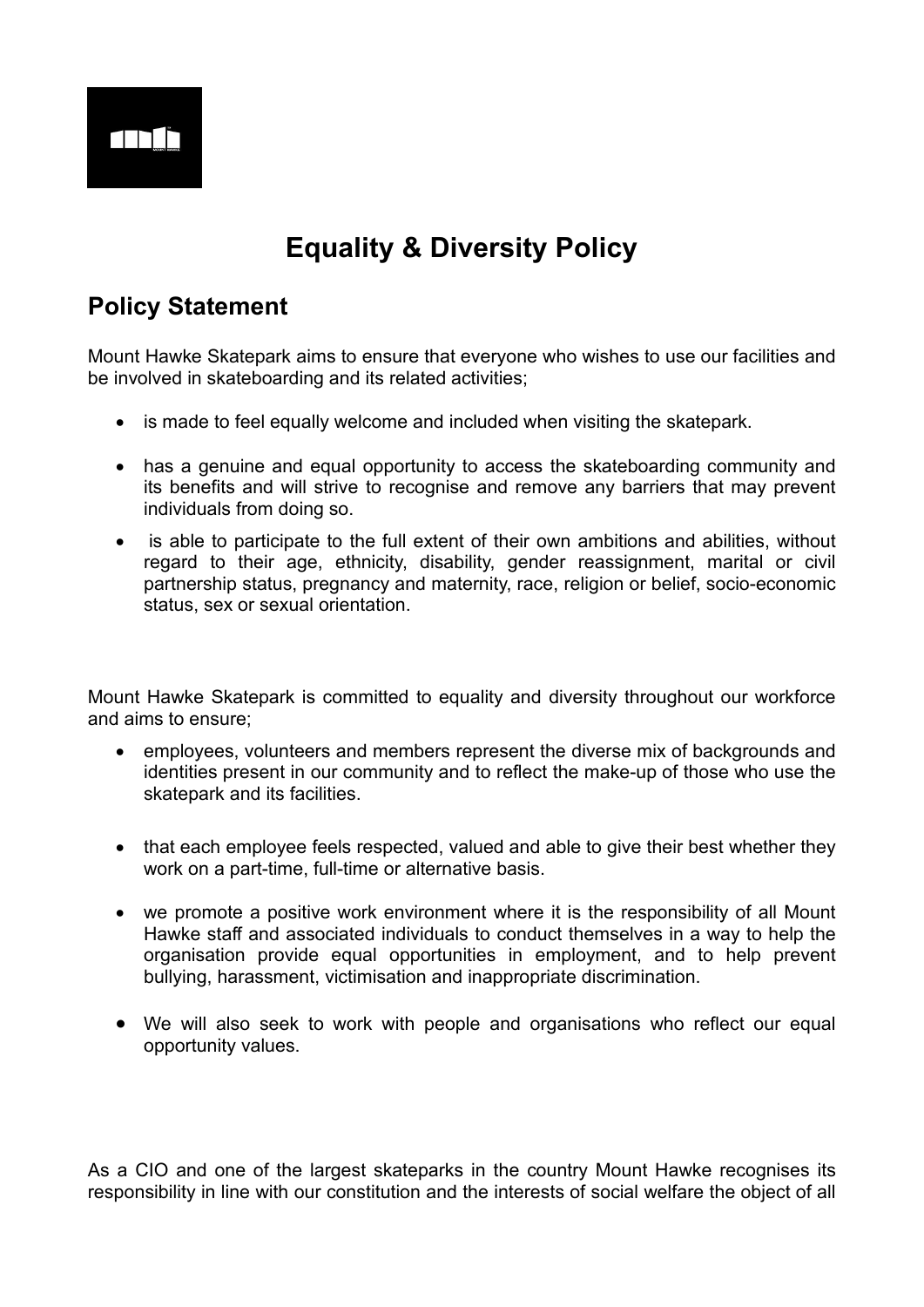our operations improving without discrimination, specifically but not exclusively the condition of life of the inhabitants of Cornwall, and surrounding areas.

This Policy will help ensure that sections of the community are not denied the opportunity to use our facilities and therefore participate and/or make progress in skateboarding or other related activities.

Mount Hawke recognises, respects and values diversity in its trustees, employees, volunteers and skatepark users. We have this policy because it is a people-led organisation that must ensure it meets the needs of the community through fair and appropriate employment and development of the people who work and volunteer for Mount Hawke.

Mount Hawke will take steps to prevent discrimination or other unfair treatment of its employees, members, volunteers or facility users whether intentional or unintentional, direct or indirect.

#### **LEGAL OBLIGATIONS**

Mount Hawke Skatepark is committed to avoid and eliminate unfair discrimination of any kind in its facilities and activities and will under no circumstances condone unlawful discriminatory practices.

(Examples of the relevant legislation and the behaviours in question are given in the Appendix.)

Lawfully encourage equality and diversity in the workplace, including, where suitable, the use of positive action, both as good practice and to ensure that the organisation thrives.

Inform managers and all other employees about their rights and responsibilities under this policy.

Take seriously complaints of bullying, harassment, victimisation and inappropriate discrimination and deal with upheld complaints and vexatious or malicious complaints as appropriate (in line with our complaints policy)

Review employment practices and procedures when necessary to ensure fairness, and also update them and this policy to take account of changes in the law.

### **Positive Action**

The principle of sports equality goes further than simply complying with legislation. It entails taking positive steps to counteract the effects of physical or cultural barriers – whether real or perceived – that restrict the opportunity for all sections of the community to participate equally and fully.

Mount Hawke Skatepark will therefore seek to institute or support appropriate measures or initiatives that enable access to skateboarding and participation in associated activities by people from any group that is under-represented in the sport or has difficulty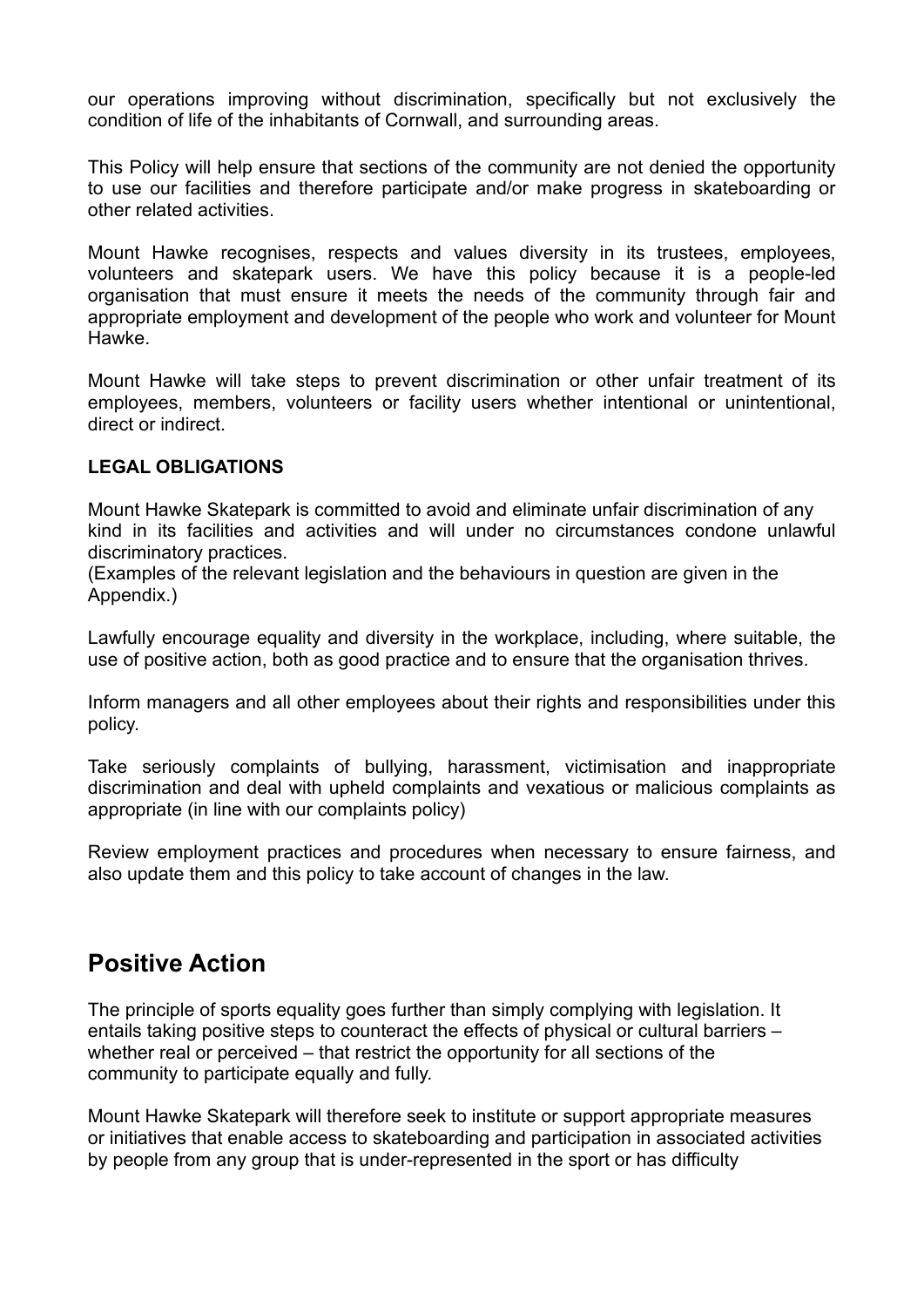# **Procedures**

This policy covers the behaviour of all people employed or volunteering at Mount Hawke Skatepark or using the services and sets out the way they can expect to be treated in turn by the CIC. The overall responsibility for ensuring adherence to and implementation of this policy lies with the Trustees, staff and management.

### **Implementation**

Mount Hawke will:

- Publish a copy of this document on Mount Hawke Website.
- Ensure that Trustees, Management, volunteers and users are made aware, understand, agree with, and are willing to implement, this policy. All staff and volunteers will be given a copy of this policy as part of their induction;
- Take measures to ensure that its recruitment and employment practices are nondiscriminatory
- Actively encourage Trustees, staff, management committee and volunteers to participate in anti-discriminatory training, and making time and resources available for such training;
- Monitor the services, publicity and events provided by Mount Hawke, to ensure that they are accessible to all sections of the population and do not discriminate, and take active steps to ensure that participation is representative.
- Work directly with and collaborate with local organisations that work to promote and improve the well-being and inclusion of particular groups and/or those with protected characteristics as outlined in the Equality Act 2010.
- Adopt a planned approach to eliminate barriers which discriminate, directly or indirectly, against particular groups and/or those with protected characteristics as outlined in the Equality Act (2010).

### **Monitoring and Evaluation**

Mount Hawke will regularly monitor and evaluate the policy, practices, procedures and operations on an ongoing basis and will inform employees and members of their impact. The General Manager and Trustees will review this policy Bi annually.

### **Disciplinary and Grievance Procedures**

To safeguard individual rights under the policy an employee, member, volunteer or user who believes that they have suffered inequitable treatment within the scope of the policy may raise the matter through the grievance or complaints procedure available on the website.